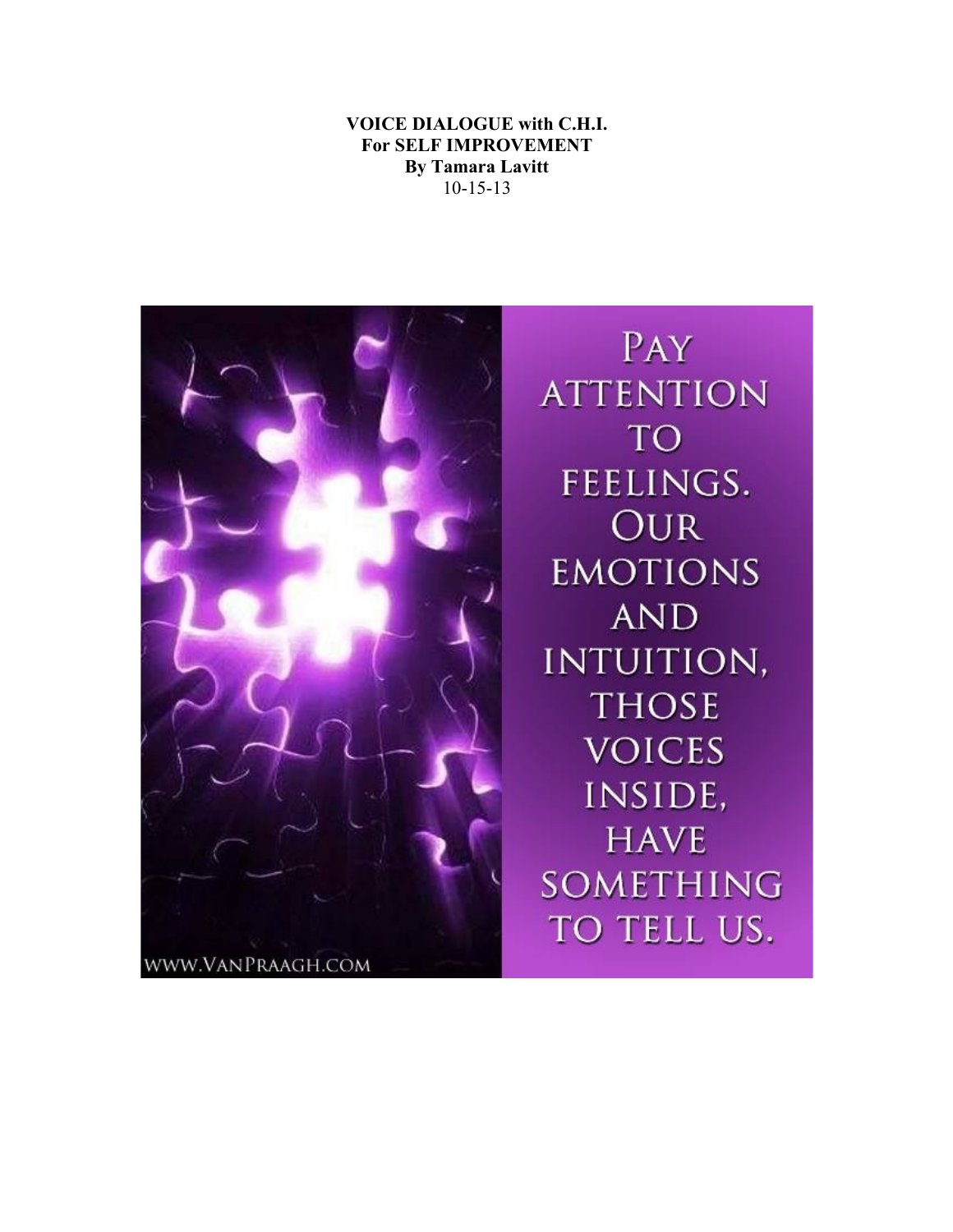When I began to work with Brooks on integrating all of my inner selves with my higher self in order to observe and heal, I was a bit apprehensive. I was feeling like there were so many voices waiting to be heard, that I could lose "myself" in their identities, and not return "home" whole and strong. I am excited to say that my fears were wrong!

I have tried many modalities and counseling sessions to heal my childhood, and unresolved emotions, but I was only able to reach a certain point of relief. Most of my life I had repressed a lot of my memories and emotions, all the while feeling like something was always missing. I referred to my life as a puzzle, and I was missing a few pieces and some of them had some very rough edges, or were faded.

Through the work I was doing with Brooks I gained awareness of those parts of me that were neatly tucked away, waiting to be heard. As I began to be vulnerable and aware of those parts of me, I was able to see and feel the balance and dance of my fascinating inner world. I discovered long lost pieces of me, and fell in love with them, and their insights and gifts.

I was able to reclaim the person I used to be and longed to be again, my higher self. I felt so alive and beautifully raw while experiencing safety and compassion. It was a metamorphosis and expansion of my soul, the intricate puzzle of my existence. I began to see the world in a new, neutral way with many "trigger" type situations offering more clarity and appreciation. Much like a butterfly emerging from its cocoon, I felt lighter, more complete, having so many more vibrant colors to offer the world.

This is very transformational work, and it greatly influenced my life. I have experienced major growth in the dynamics of relationships and compassion for other's inner selves. I truly enjoyed the practical lessons that my spirit gifted me as the themes I was working on presented themselves as opportunites for growth and observance. I have had too many "ah ha" moments to count as I deepened my awareness and discovered the power of reclaiming those inner parts of me that had been buried so deep inside.

Now I finally know what "healing your own childhood" really means, along with "parenting yourself", or giving yourself what you did not get. There is much to be learned from the self love of truly showing up to pay attention to what your own inner voices want to say. I have experienced many releases of pent up energy and emotions, which began to heal and create space for growth, potential, and creative manifesting.

I am thrilled to finally be releasing old issues and blocks that have resurfaced over and over in the past without resolution, opening the path for intuition and discernment, with much clearer thinking. Without judgement, witnessing the dance of my inner selves and adjusting the choreography for insight and wisdom from every situation.

Inner selves were getting my attention through headaches, muscle pain, exhaustion, mood swings, addictions to sugar and caffeine, compulsions to stuff feelings with food, which led to not being able to trust my own gut or "inner guidance". As I began to integrate the inner selves I experienced expanded awareness, and these old patterns began to shift.